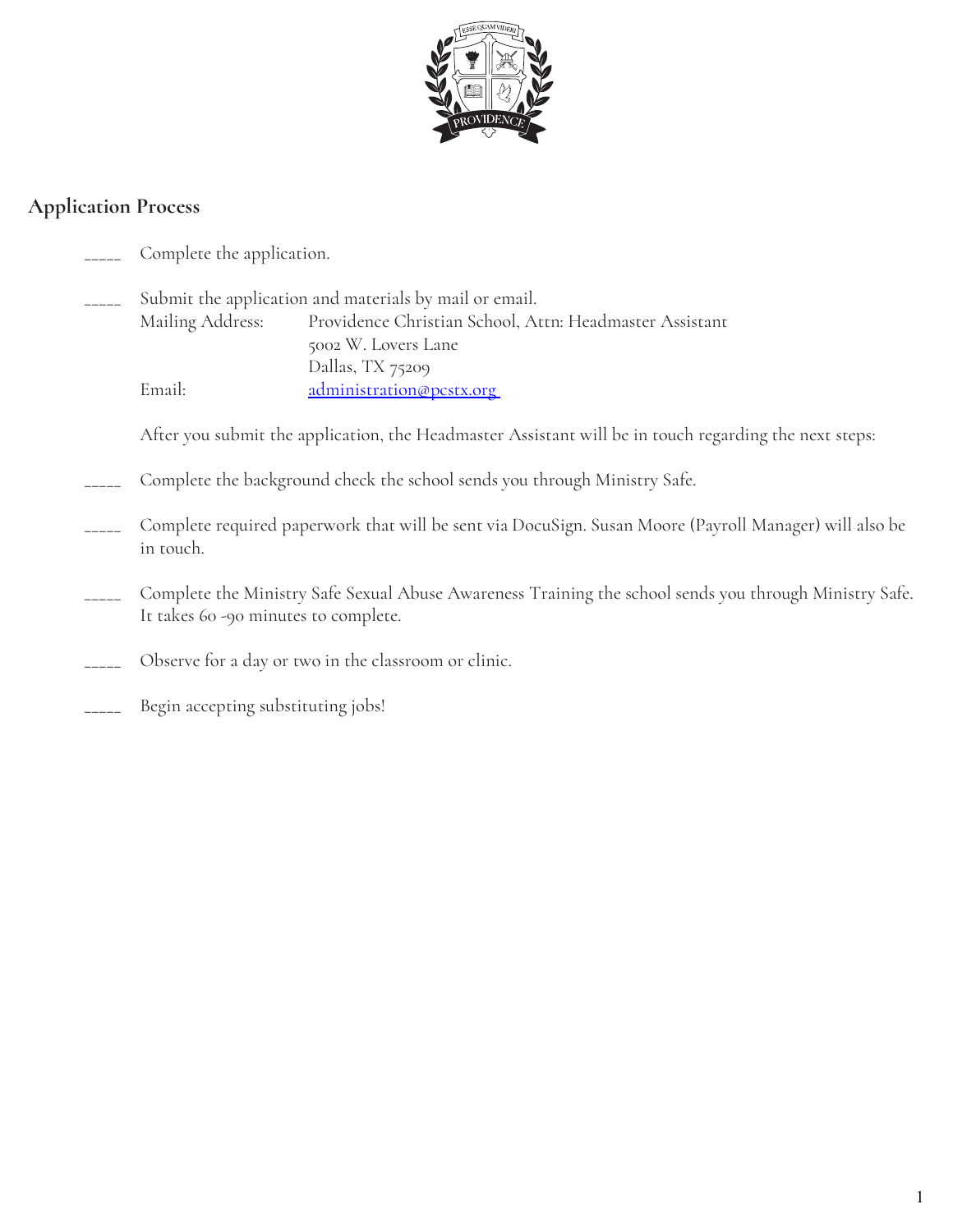# **Substitute Application for Current Parents**

Date:  $\overline{\phantom{a}}$ 

If you are hired, you will be required to verify identity and eligibility to work in the United States and to complete the required Form I-9 Employment Eligibility Verification.

## **Personal Data**

|                     | First                                                                                                                                                                                                                          | Middle                                                                                                                                              | Last |  |                                                                                                                                                                             |  |
|---------------------|--------------------------------------------------------------------------------------------------------------------------------------------------------------------------------------------------------------------------------|-----------------------------------------------------------------------------------------------------------------------------------------------------|------|--|-----------------------------------------------------------------------------------------------------------------------------------------------------------------------------|--|
|                     |                                                                                                                                                                                                                                | Address: Andreas Address Address and Address and Address and Address and Address and Address and Address and A                                      |      |  |                                                                                                                                                                             |  |
|                     |                                                                                                                                                                                                                                |                                                                                                                                                     |      |  |                                                                                                                                                                             |  |
|                     | Email: Phone: Phone: Phone: Phone: Phone: Phone: Phone: Phone: Phone: Phone: Phone: Phone: Phone: Phone: Phone: Phone: Phone: Phone: Phone: Phone: Phone: Phone: Phone: Phone: Phone: Phone: Phone: Phone: Phone: Phone: Phone |                                                                                                                                                     |      |  |                                                                                                                                                                             |  |
| <b>Job</b> Interest |                                                                                                                                                                                                                                |                                                                                                                                                     |      |  |                                                                                                                                                                             |  |
|                     |                                                                                                                                                                                                                                | Do you have any formal teaching experience in a traditional school setting?<br>_____ years full time _______ years part time _______ not applicable |      |  |                                                                                                                                                                             |  |
|                     |                                                                                                                                                                                                                                |                                                                                                                                                     |      |  | I would prefer to substitute in $_{--}$ Lower School (PK – 4 <sup>th</sup> ) and/or $_{--}$ Middle School (5 <sup>th</sup> – 8 <sup>th</sup> ) and/or $_{--}$ School clinic |  |
|                     |                                                                                                                                                                                                                                | Please list what days and times you are available:                                                                                                  |      |  |                                                                                                                                                                             |  |

*A full day of teaching is an eight-hour work day from 7:30 a.m. – 3:30 p.m.*

| Days of the Week | Hours Available |
|------------------|-----------------|
| Monday           |                 |
| Tuesday          |                 |
| Wednesday        |                 |
| Thursday         |                 |
| Friday           |                 |

**Lesson Plans:** Teachers will contact you with information concerning lesson plans, handouts, curriculum, homework, and slides. They may leave additional notes on their desks. If you receive this information in advance, please review it and communicate any questions with the teacher in advance. Substitutes are asked to grade papers only at the teacher's request.

**Dress Code:** With the exception of the occasional casual dress days, we ask that our teachers wear conservative, professional attire (ties for men, skirts or dresses for women) and shoes.

**Arrival:** Because Dallas traffic is unpredictable and to allow for preparation time, we suggest that you arrive twenty to thirty minutes before the start of the first class or duty.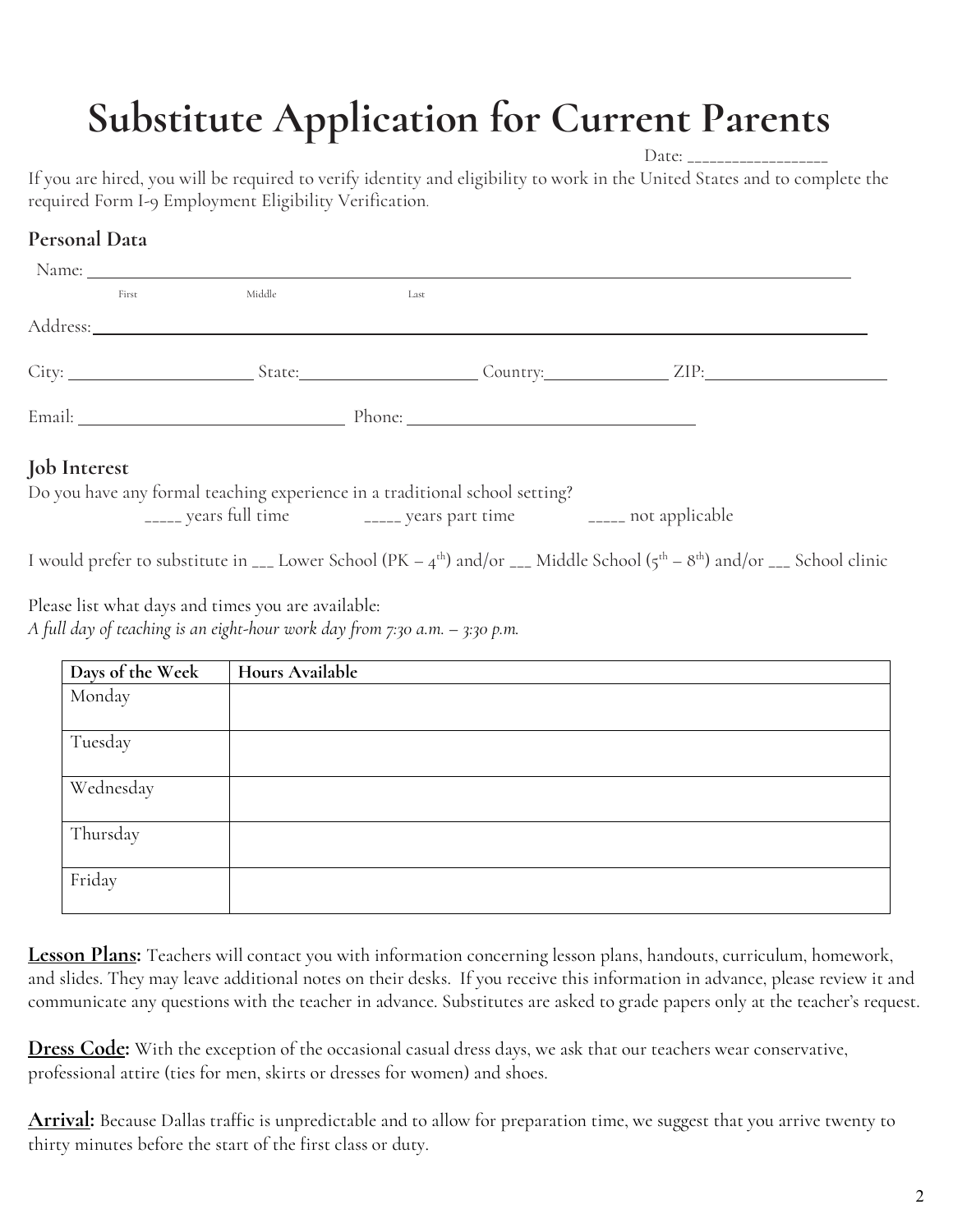#### **History with Providence**

How many years have your children attended Providence? \_\_\_\_\_\_\_\_\_\_

In what grades are your children in currently? \_\_\_ EL \_\_\_ Class One \_\_\_ Class Two \_\_\_ Class Three \_\_\_Class Four \_\_\_Class Five \_\_\_Class Six \_\_\_Class Seven \_\_\_Class Eight

Do you have any relatives who are currently employed by Providence or who serve on the Providence Board of Trustees? Yes No If yes, please list their names:

#### **Church Information**

Where do you attend church?

### **Legal History**

 $\overline{a}$  $\overline{a}$ 

|                                     | $Y_$ $N_$ | Have you ever been convicted of a criminal offense (felony or misdemeanor)? Answer<br>"yes" if you have entered a plea agreement including a deferred sentence or deferred<br>judgment arrangement in connection with a criminal case.           |
|-------------------------------------|-----------|--------------------------------------------------------------------------------------------------------------------------------------------------------------------------------------------------------------------------------------------------|
| $Y_{\phantom{1}}$ $N_{\phantom{1}}$ |           | Have you ever been charged with a sexual offense, an offense relating to children, or a<br>crime of violence?                                                                                                                                    |
| $Y_$ $N_$                           |           | Have you ever been reported to any organization or registry for abuse or misconduct<br>involving children?                                                                                                                                       |
| $Y_$ N_                             |           | Do you have any disciplinary action or investigation pending by an employer, other<br>organization, professional association, or licensing body for violence, sexual misconduct,<br>or misconduct involving children?                            |
|                                     |           | Have you ever been disciplined or dismissed from any volunteer position or employment<br>for any reason, or following an allegation of sexual misconduct, physical aggression, verbal<br>aggression, or other inappropriate behavior or conduct? |
| $Y_$ $N_$                           |           | Have you ever been reprimanded or asked to leave or end your membership in an<br>organization in which you were volunteering?                                                                                                                    |
| $Y_$ $N_$                           |           | Have you ever been the subject of a complaint or disciplinary proceeding concerning any<br>professional license or professional affiliation held by you?                                                                                         |
| $Y_$ $N_$                           |           | Do you now or have you ever sought out child pornography?                                                                                                                                                                                        |
|                                     |           |                                                                                                                                                                                                                                                  |

If you answered "yes" to any of the above questions, please explain fully. (Use additional sheet if needed.)

 $\overline{a}$ This information will not necessarily bar an applicant from employment and, therefore, any uncertainty should be resolved in *favor of disclosure. The nature and seriousness of any crime and date of offense will be considered*.

 $\overline{a}$